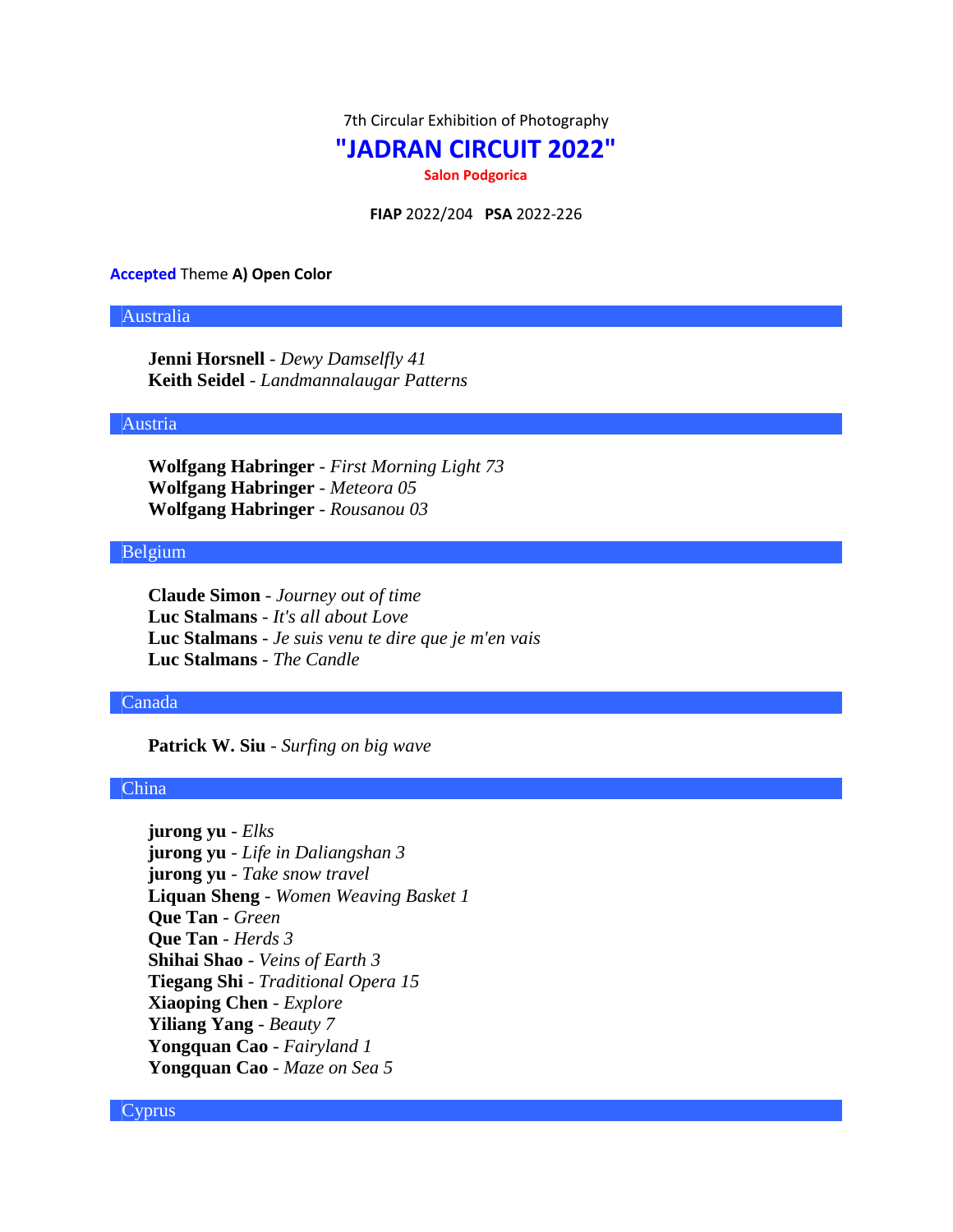**George Yiallouris** - *ENCHANT ME 02* **KLEA KYPRIANOU** - *My Newborn Baby* **Yiannos Erotokritou** - *Manarola 2*

#### Denmark

**Morten Wilgaard** - *Olivia 03*

## England

**Colin Bradshaw** - *Kingfisher leaving the water with two fish* **David Wheeler** - *Table Top Pose* **David Wheeler** - *The Boiler Man* **james Gibson** - *Final Bow* **jennifer margaret webster** - *First Flakes of snow* **Nigel Dalton** - *I can see you* **Nigel Dalton** - *Painted Lady*

#### **Germany**

**Alexander Hochhaus** - *Divine* **Alexander Hochhaus** - *Entanglement* **Barbara Schmidt** - *Bishwa Ijtema 02* **Barbara Schmidt** - *Glance into the past 01* **Gabriele Meyerhoefer** - *bridge to the dome* **Gabriele Meyerhoefer** - *Museumstreppe 02* **Manfred Kluger** - *autumn-3* **Manfred Kluger** - *bird of fire-1* **Manfred Kluger** - *dark queen-1* **Manfred Kluger** - *springtime-2* **Michael Sachweh** - *Road guidance* **Mona Moraht** - *Manarola* **Mona Moraht** - *Slowenische Kirche* **Mona Moraht** - *Zwietracht* **Ruediger Schulz** - *Colours of Spring*

# Hong Kong

**Ching Ching Chan** - *Chandelier* **Ching Ching Chan** - *Deeply Sincere* **Ching Ching Chan** - *Heavy But Happy* **Ching Ching Chan** - *Paradox* **Diana Chan** - *Fanciful image 1* **Diana Chan** - *Rowing in water flower* **Diana Chan** - *The Heart Road* **KA WAI LI** - *WARTH*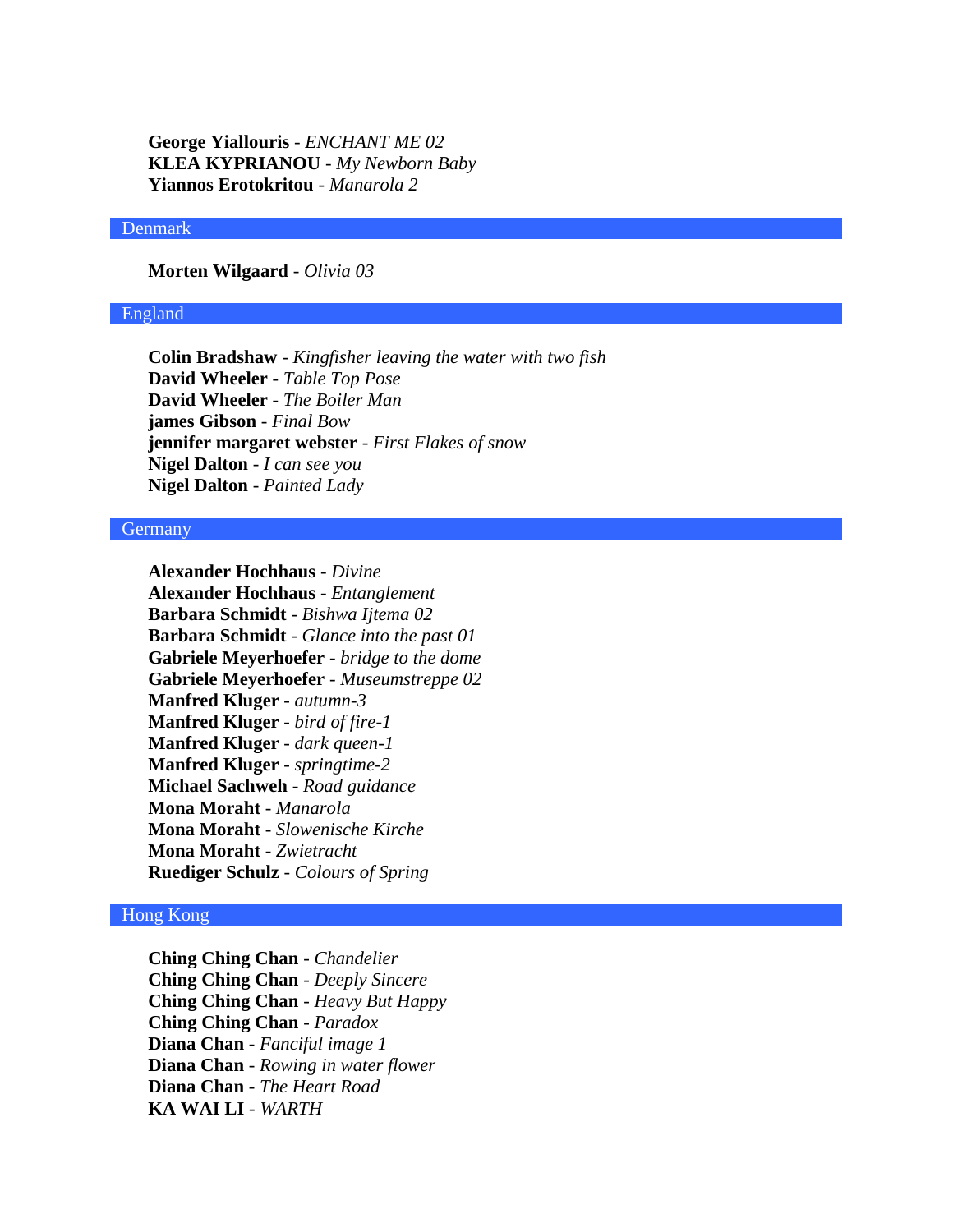# **Tat Kwong Ip** - *Horse*

## Hungary

**Istvan Kerekes** - *Anastasiya and Valeriia* **Istvan Kerekes** - *Roxana the shepherd girl* **Istvan Kerekes** - *Visage from Iza valley* **Istvan Kerekes** - *Wild look* **Laszlo Banoczi** - *Fritillaria 506* **Zoltan Lokos** - *Dream* **Zoltan Lokos** - *Traveler*

#### India

# **SUDHIR SAXENA** - *MEETING OF COLORS*

#### Indonesia

**Abiprayadi Riyanto** - *Melirik* **ajar setiadi** - *The Blue Ballerina* **ajar setiadi** - *Vietnams traditional umbrella* **Hengki Lee** - *Return To Innocence* **Hengki Lee** - *Solemne* **oscar wijaya** - *topeng goyang*

#### Ireland

**Gary Loughran** - *James in snow* **Gerard Murtagh** - *Fighting Redpoll* **Gerard Murtagh** - *Repoll* **Mark Taylor** - *Masked*

#### Israel

**LEONID GOLDIN** - *Star of David* **Lev Ravich** - *Red skateboard*

### Italy

**GIANNI MAITAN** - *Colibrì n2* **GIANNI MAITAN** - *Heron in the rain* **GIANNI MAITAN** - *Otter* **Maurizio trifilidis** - *autunno* **Maurizio trifilidis** - *Fumatori cinesi* **Maurizio trifilidis** - *Vernazza* **Paolo Mugnai** - *Mystery* **Paolo Mugnai** - *Surreal perspective*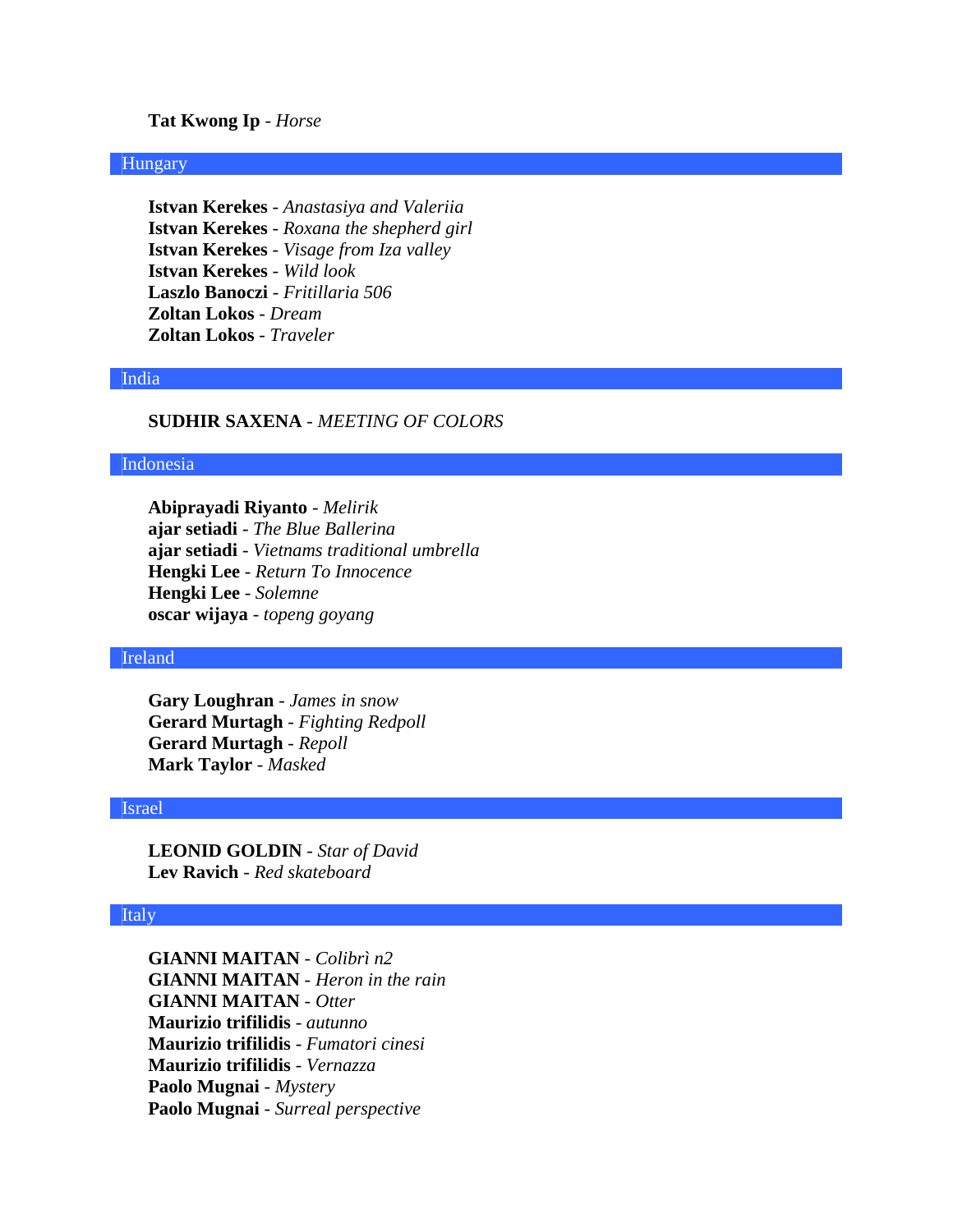**Roberto De Leonardis** - *Lofoten80* **Vincenzo Di Panfilo** - *Young passenger*

## Luxembourg

**Jacques HUTTING** - *MESSAGE A MAHOMET*

## Macau

**Sherman Cheang** - *We Like Dancing*

#### Malaysia

**Hsiang Hui Sylvester Wong** - *Grandma & me* **Hsiang Hui Sylvester Wong** - *The Lantern* **Hsiang Hui Sylvester Wong** - *The Walakiri Family Tree*

## Northern Ireland

**Cyril Boyd** - *Floating Gown*

#### Norway

**Atle Sveen** - *Laetitia jump III*

## Oman

**MAHMOOD ALJABRI** - *blue eyes* **MAHMOOD ALJABRI** - *reading in the desert* **MAHMOOD ALJABRI** - *Wahiba sand* **MAHMOOD ALJABRI** - *waiting my sister*

# Saudi Arabia

**Abbas Alkhamis** - *Bedyah Caravan 2* **Abbas Alkhamis** - *Dune Running Camels*

# Slovenia

**Simon Krejan** - *India Koromandia* **Simon Krejan** - *Lines* **Simon Krejan** - *Minimalism* **Simon Krejan** - *Piran*

#### Spain

**Joan Gil** - *African vulture*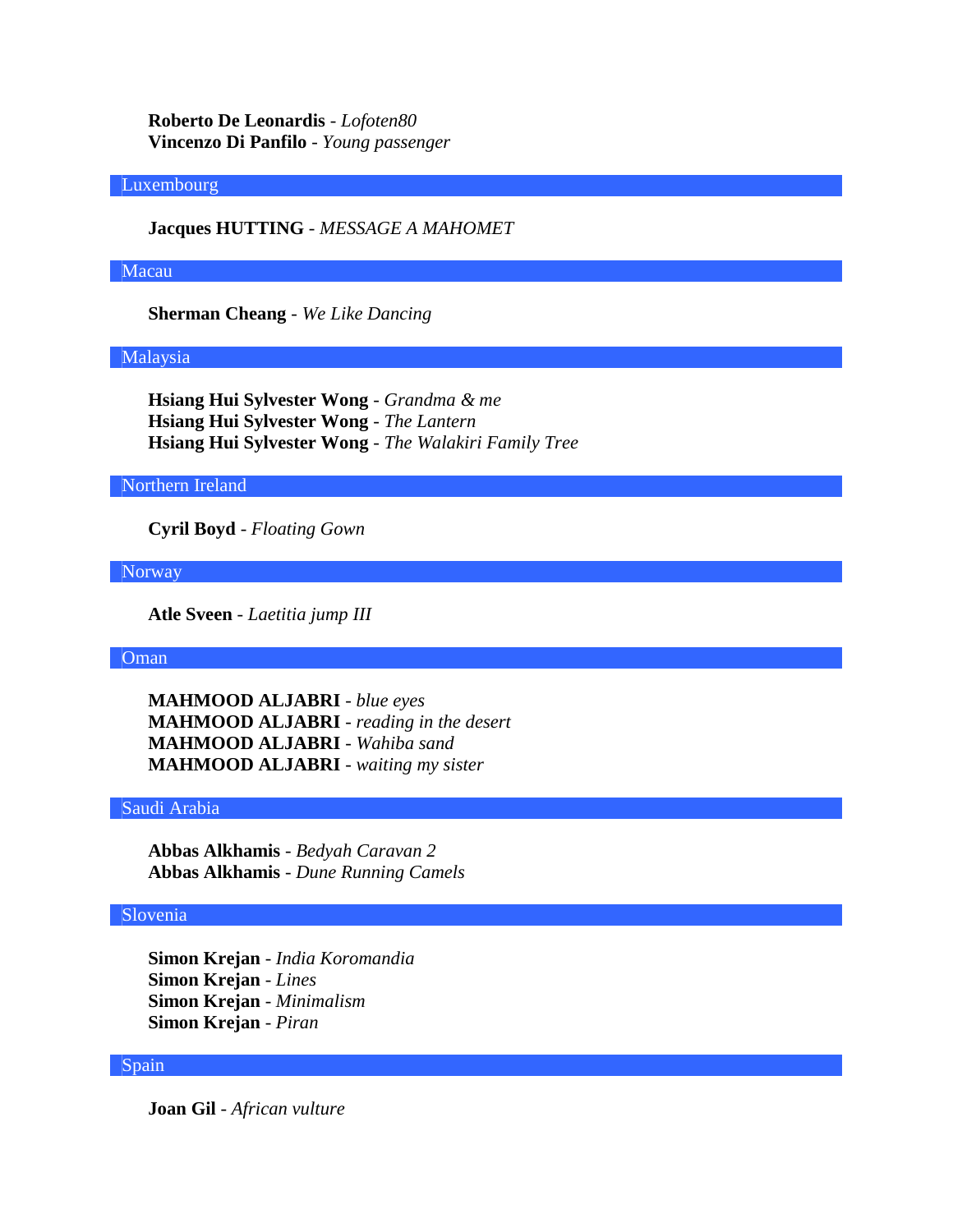**Joan Gil** - *Ballerina with red canvas* **Joan Gil** - *Bodyguard*

## Sweden

**Jan-Thomas Stake** - *Bongeline 9192* **Jan-Thomas Stake** - *Kajsa 6819* **Kenneth Friberg** - *Mimmi* **Lars-Hakan Hansson** - *W Kent E 0890*

# Switzerland

**Martin Zurmuehle** - *Alicia in the Engine Room* **Martin Zurmuehle** - *Flying Flag II* **Martin Zurmuehle** - *Spider in the Rain*

# Taiwan

**Jui-Ching Tai** - *red swan dance* **PI HENG HSIAO** - *Napai4* **Ya-Chen Su** - *Unfear for Religious Passion*

## Ukraine

**Oleksii Konchenko** - *First life*

# Vietnam

**Ngoc Binh Nguyen** - *Chon giong lua* **Nguyen Duc Nguyen** - *Le hoi tren song* **Nguyen Duc Nguyen** - *Ruong bac thang* **Nguyen Duc Nguyen** - *tro choi tuoi tho*

#### Wales

**David L Edwards** - *Herd on the run*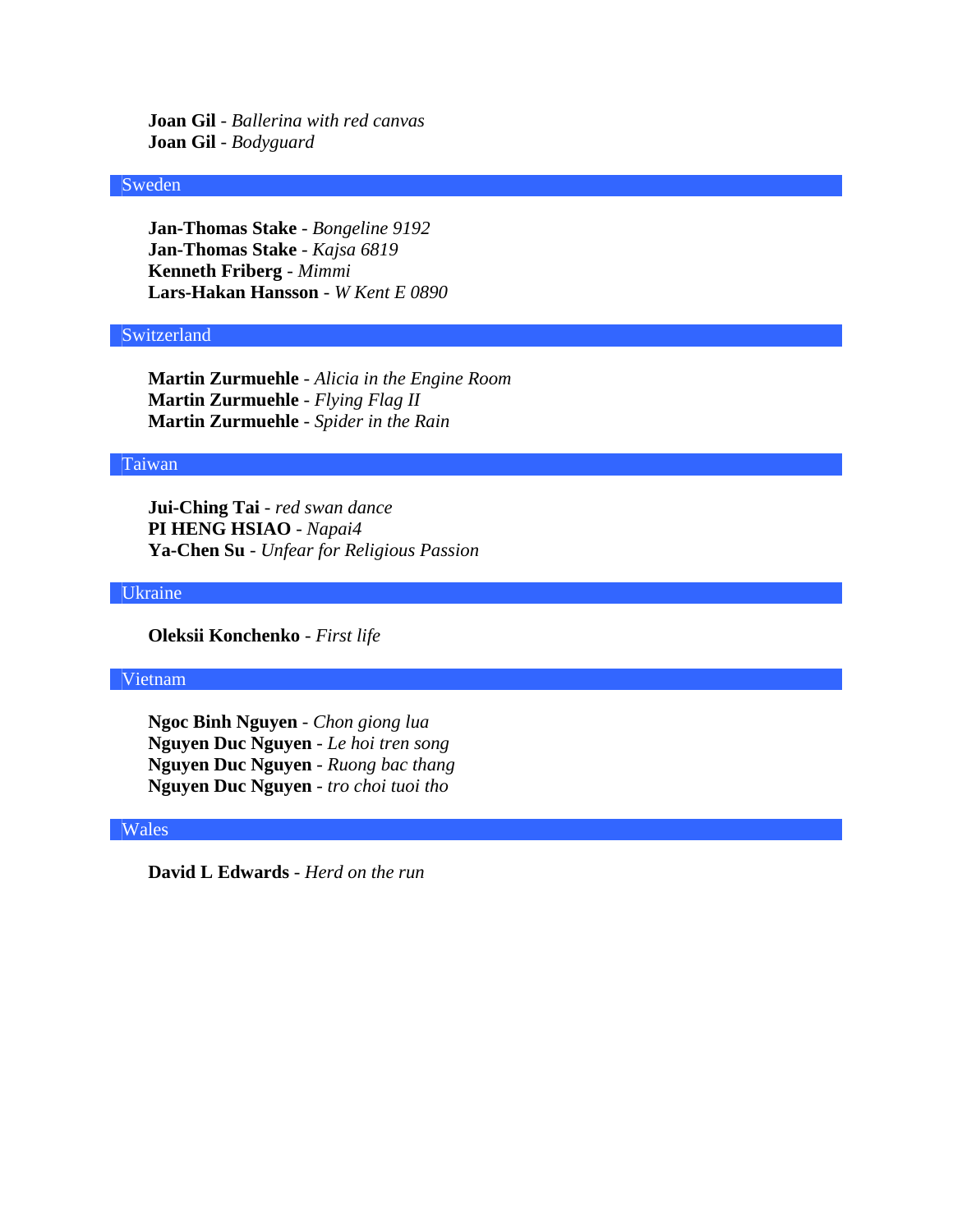7th Circular Exhibition of Photography

# **"JADRAN CIRCUIT 2022"**

**Salon Podgorica**

**FIAP** 2022/204 **PSA** 2022-226

#### **Accepted** Theme **B) Open Monochrome**

## Australia

**Graeme Watson** - *Mens AFL 5* **Paul Thompson** - *Three*

#### Austria

**Wolfgang Habringer** - *Kolonnade 02*

# Belgium

**Luc Stalmans** - *Colourful Culture* **Luc Stalmans** - *It's all about Mindset* **Luc Stalmans** - *La Dame en Noir*

#### Canada

**Patrick W. Siu** - *Snowy owls gathering*

#### China

**jurong yu** - *farming preparation 2* **jurong yu** - *Life in Daliangshan 19* **jurong yu** - *Lijiang River in Guilin 5* **Que Tan** - *Herds 7* **Que Tan** - *The City* **Shihai Shao** - *Busy Wharf* **Shihai Shao** - *Herds 3* **Tiegang Shi** - *Kung Fu* **Tiegang Shi** - *Warm Life1* **Xiaoping Chen** - *Beautiful Palace* **Xiaoping Chen** - *Lonely Boat* **Xiaoqing Zhang** - *Charming Performance 3* **Xiaoqing Zhang** - *Hope* **Yichi Wang** - *Waverider* **Yiliang Yang** - *The Shadow 2* **Yongquan Cao** - *Dry Canves* **Yongquan Cao** - *Fairyland7*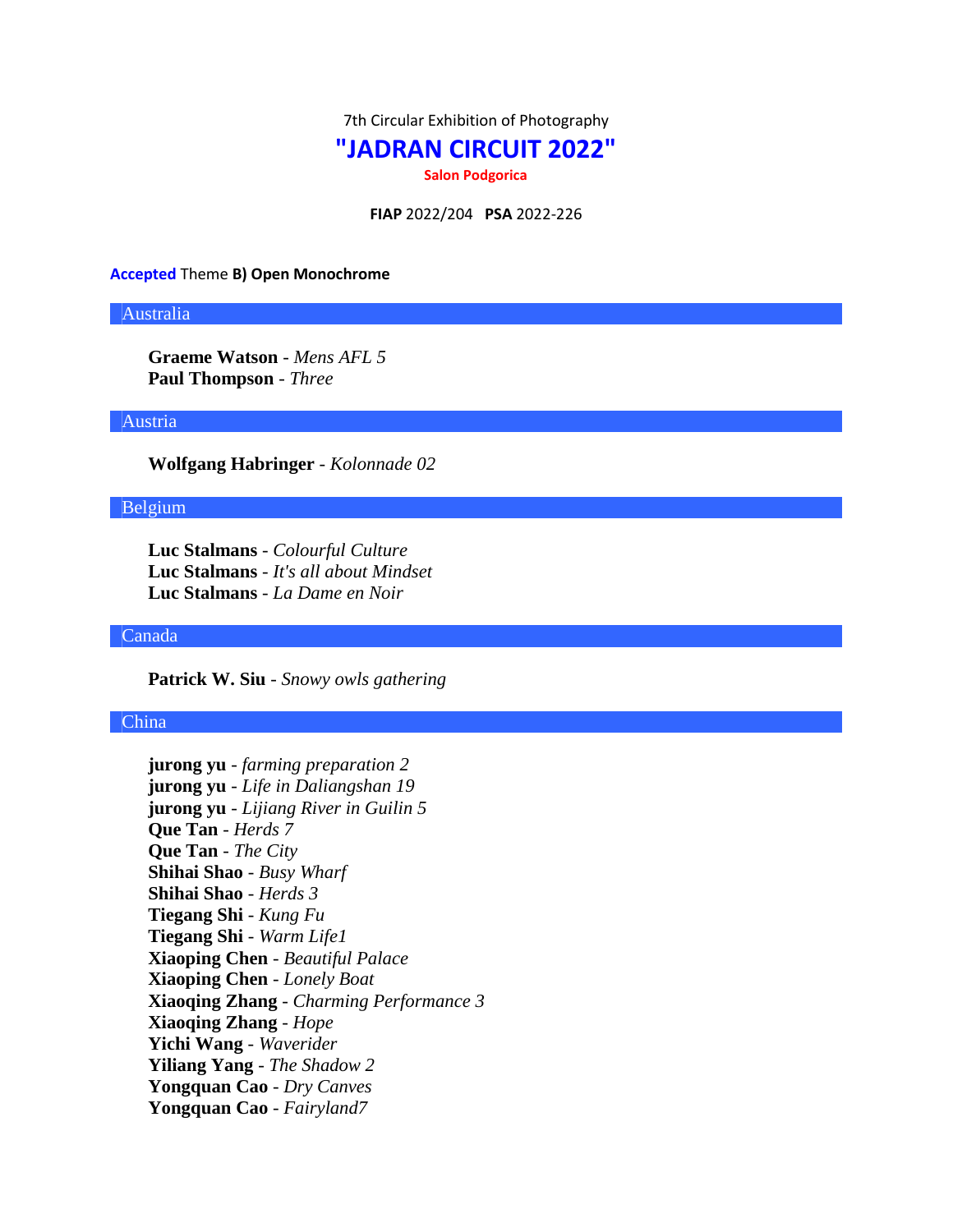#### **Youwei Ye** - *Beyond the hill is home*

## Cyprus

**George Yiallouris** - *MELVEDI IN MOTION 02* **KLEA KYPRIANOU** - *Dervishes 02* **Yiannos Erotokritou** - *Five Windows*

#### England

**Colin Bradshaw** - *Egret Landing* **Colin Bradshaw** - *Grey Heron in mist eating fish* **David Wheeler** - *Engine Shed Gossip* **David Wheeler** - *Martha by the Oven* **David Wheeler** - *The Engineer* **David Wheeler** - *Waiting for Friends* **james Gibson** - *did you want something* **Nigel Dalton** - *Ballerina* **Nigel Dalton** - *Ballerina and Shadow* **Nigel Dalton** - *Pip with Cane* **Susan Gibson** - *Give us a kiss Nora*

## France

**Catherine Juillerat** - *The concentrated embroiderer* **Christian Mangeot** - *Olivia I* **Christian Mangeot** - *Olivia II*

#### Germany

**Alexander Hochhaus** - *Gloom* **Barbara Schmidt** - *start walking* **Barbara Schmidt** - *The Princess* **Herdis Halvas-Nielsen** - *Old elephants in Ngorongoro* **Herdis Halvas-Nielsen** - *Zebra group* **Holger Buecker** - *Mart Stahlmann II* **Holger Buecker** - *Skinny of Deathstars* **Mona Moraht** - *Hania* **Mona Moraht** - *Rocchetta Mattei*

# Hong Kong

**Ching Ching Chan** - *Guardian Angel* **Ching Ching Chan** - *Law Of Attraction* **Ching Ching Chan** - *Prospect* **Ching Ching Chan** - *The Shape Of Her* **Diana Chan** - *Diligent worker*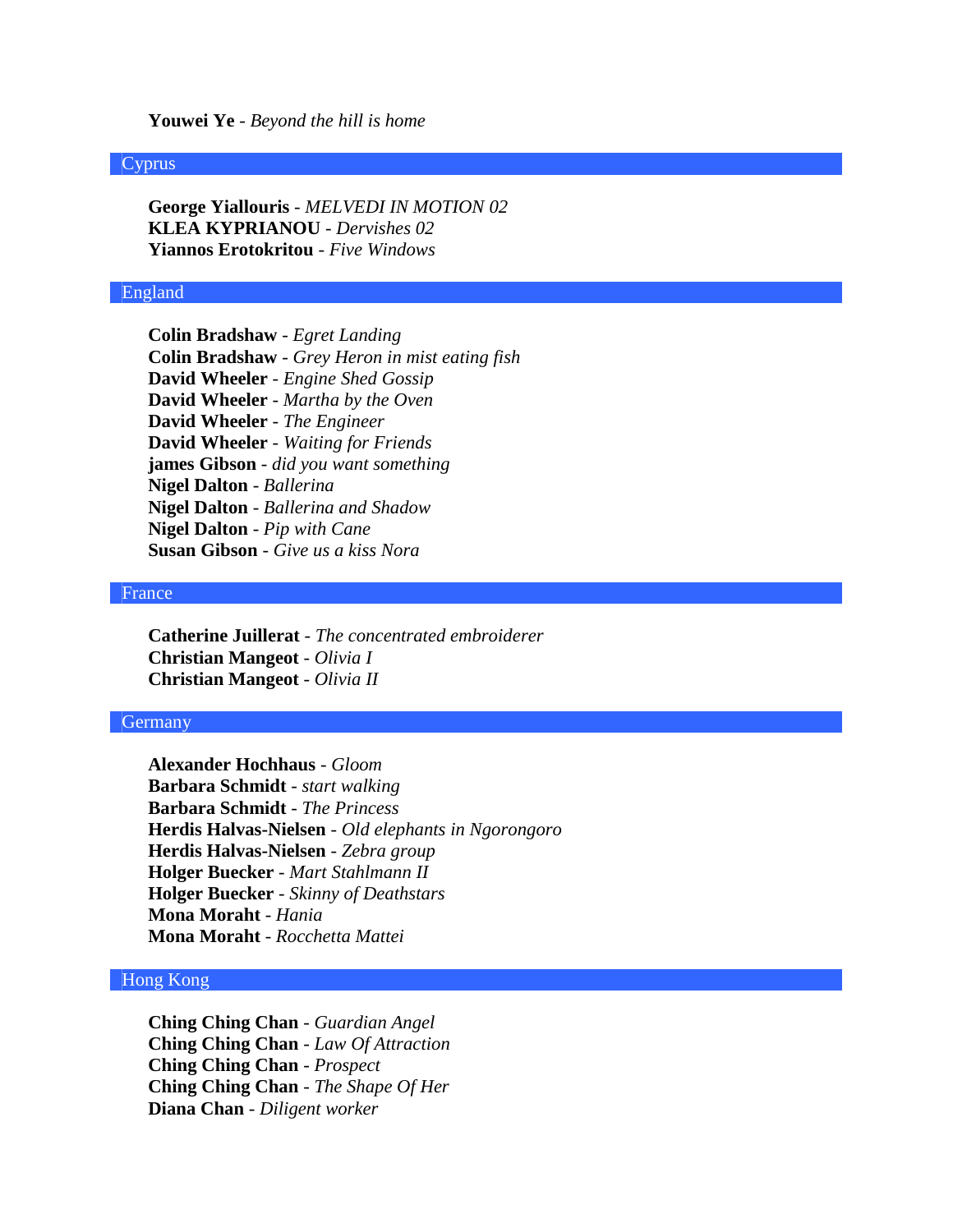**Diana Chan** - *Hard Work* **Diana Chan** - *Mantis* **Diana Chan** - *Winter Romance* **KA WAI LI** - *CHARM* **KA WAI LI** - *DREAMS* **Tat Kwong Ip** - *Ballroom Dance*

### Hungary

**Istvan Kerekes** - *Agnes* **Istvan Kerekes** - *Goatherd boy* **Istvan Kerekes** - *With grandpa* **Sára Kellnerné Felső** - *Splash*

#### India

**BARUN SINHA** - *Paro 3297 b* **BARUN SINHA** - *Rupali 2339 b* **SUDHIR SAXENA** - *PERFORMER*

## Indonesia

**ajar setiadi** - *The beauty desert girl* **Dewi yudhia Aprilina** - *Feeding time* **Hengki Lee** - *A Verse Of Silence* **Hengki Lee** - *Paseo* **Hengki Lee** - *Soul Rhythm* **Robert Lie** - *The Chengdu Smoker Man*

## Ireland

**Gary Loughran** - *Baker St 2* **Gary Loughran** - *Victorian Gent* **Mark Taylor** - *From the shadows* **Mark Taylor** - *Really*

#### Israel

**LEONID GOLDIN** - *Adult games* **LEONID GOLDIN** - *Can you hear me*

## Italy

**Angelo Orelli** - *Run* **GIANNI MAITAN** - *Cheetah hunting thomson s gazelle* **Maurizio trifilidis** - *Cionn Fhanada* **Maurizio trifilidis** - *Pescatore e cormorano*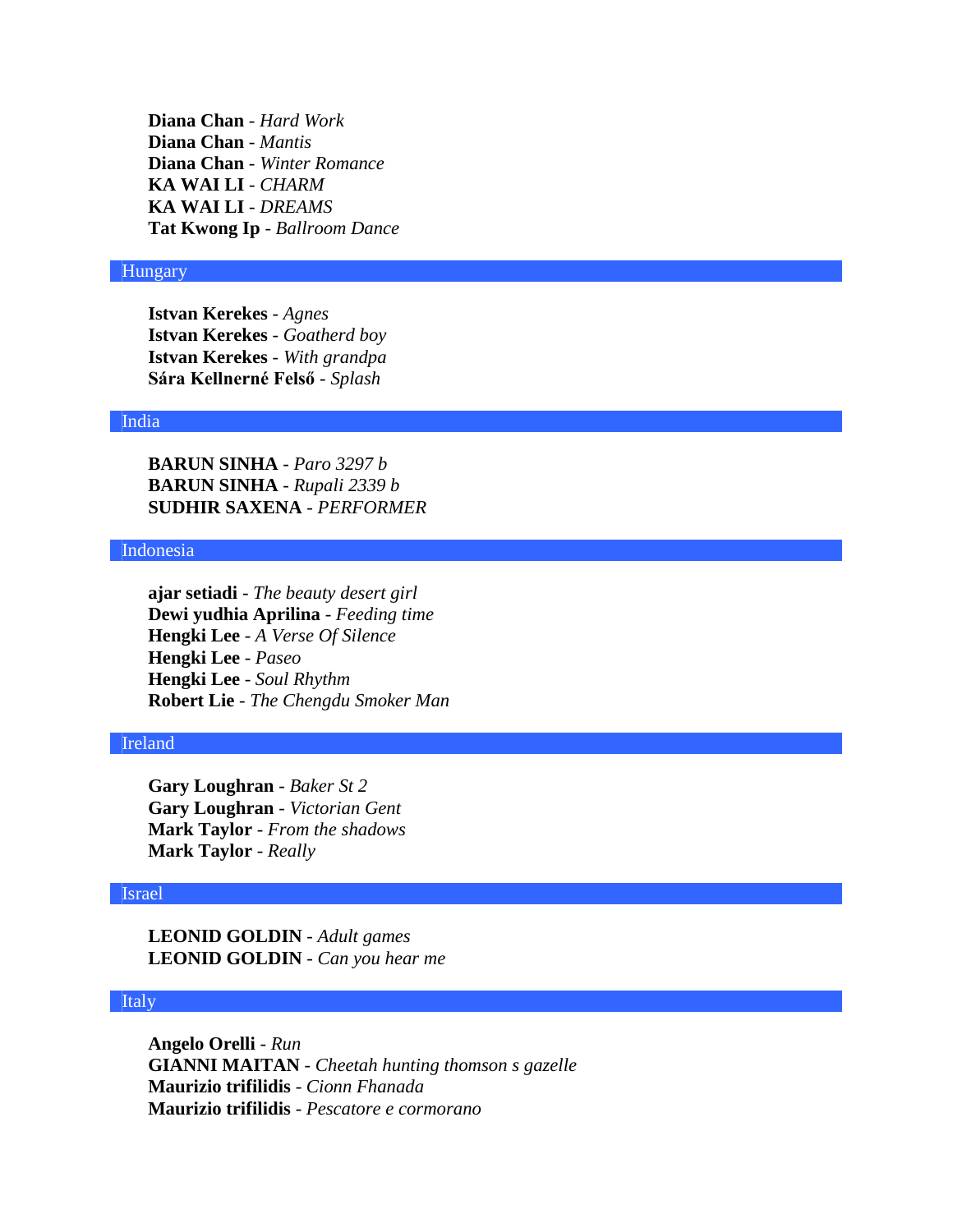**Paolo Mugnai** - *Fashion portrait* **Paolo Mugnai** - *Nel Tunnel* **Paolo Mugnai** - *Verso la scala* **Pietro Bugli** - *Haflingers 2* **Roberto De Leonardis** - *Museum Vaticano11* **Vincenzo Di Panfilo** - *Babe in red* **Vincenzo Di Panfilo** - *Mio fratello* **Vincenzo Di Panfilo** - *Warriors hill*

## Luxembourg

**Jacques HUTTING** - *EN ROUTE VERS L EVASION*

# Macau

**Sherman Cheang** - *Tango 1*

## Malaysia

**Hsiang Hui Sylvester Wong** - *Dancing Tree Family at Dawn* **Hsiang Hui Sylvester Wong** - *Night Art At Putra J 001* **Hsiang Hui Sylvester Wong** - *Putra J Bridge* **Hsiang Hui Sylvester Wong** - *The Lantern Ladies III*

#### Northern Ireland

**Cyril Boyd** - *The Dance*

#### Norway

**Atle Sveen** - *Laetitia and bench V* **Atle Sveen** - *Nude on ottoman*

# Oman

**MAHMOOD ALJABRI** - *man from Tag mahal* **MAHMOOD ALJABRI** - *souq* **MAHMOOD ALJABRI** - *thinking* **MAHMOOD ALJABRI** - *white face*

#### Romania

**EUGEN NEGREA** - *A life together*

## Saudi Arabia

**Abbas Alkhamis** - *Mum hamar with Twin*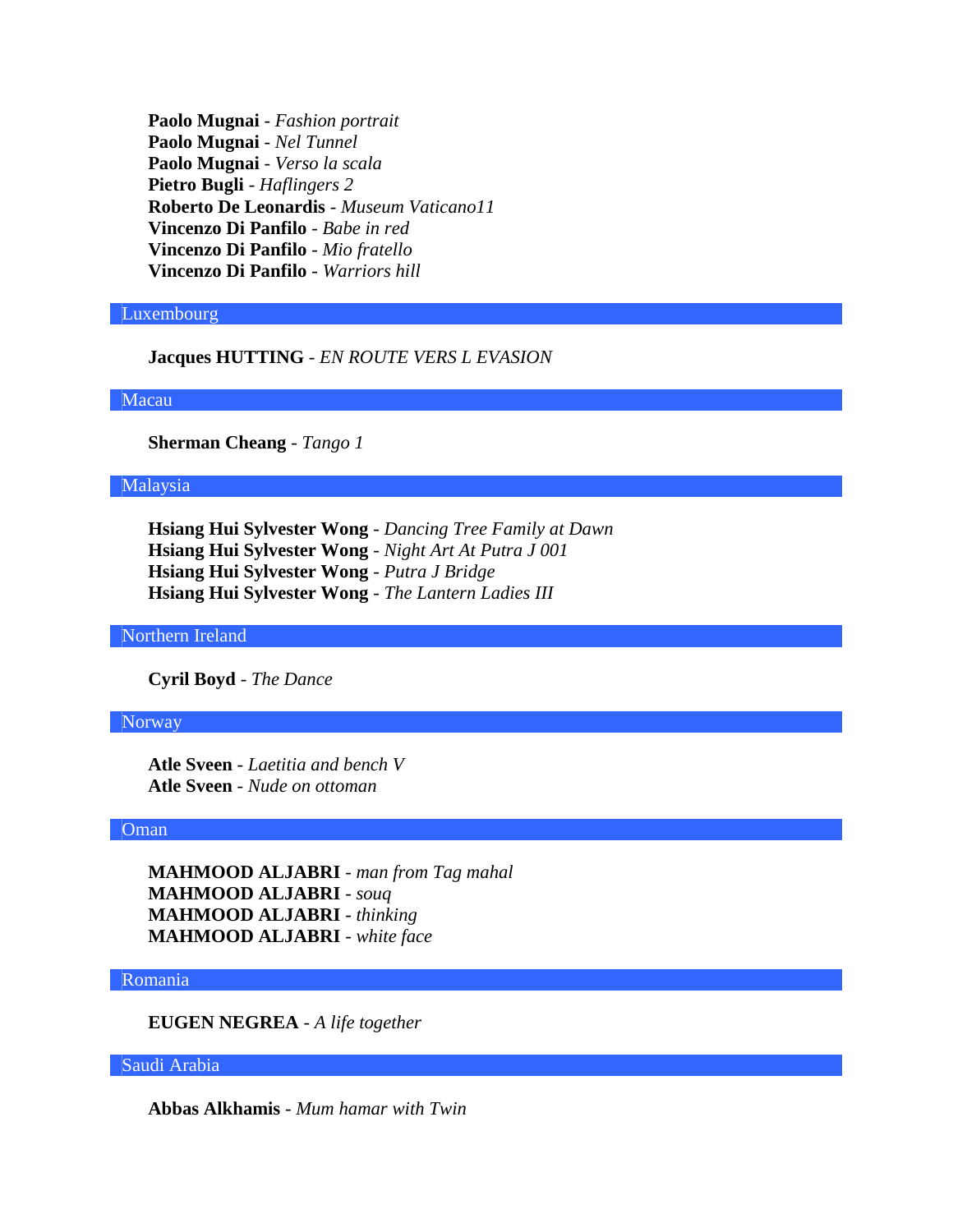**Amani Alqahtani** - *Childhood* **Amani Alqahtani** - *Nomadism*

### Serbia

**Borislav Milovanovic** - *Bird 06856* **Borislav Milovanovic** - *Bridge*

# Singapore

**Lee Eng Tan** - *Chomphunut 9* **Lee Eng Tan** - *Creepy Doll 8* **Lee Eng Tan** - *Farah Farz 16*

## Slovenia

**Simon Krejan** - *Hidden landscape*

South Africa

**David Wilson** - *Rhino and Calf*

Spain

**Joan Gil** - *Ballet jump* **Joan Gil** - *Gloria in water* **Joan Gil** - *Light bath*

## Sweden

**Jan-Thomas Stake** - *Stripes 5656*

# Switzerland

**Martin Zurmuehle** - *Nordic Waterfall B&W*

# Taiwan

**PI HENG HSIAO** - *morocco10*

## **Turkey**

**Birol Karaibis** - *mustaches* **Birol Karaibis** - *tear repair*

Vietnam